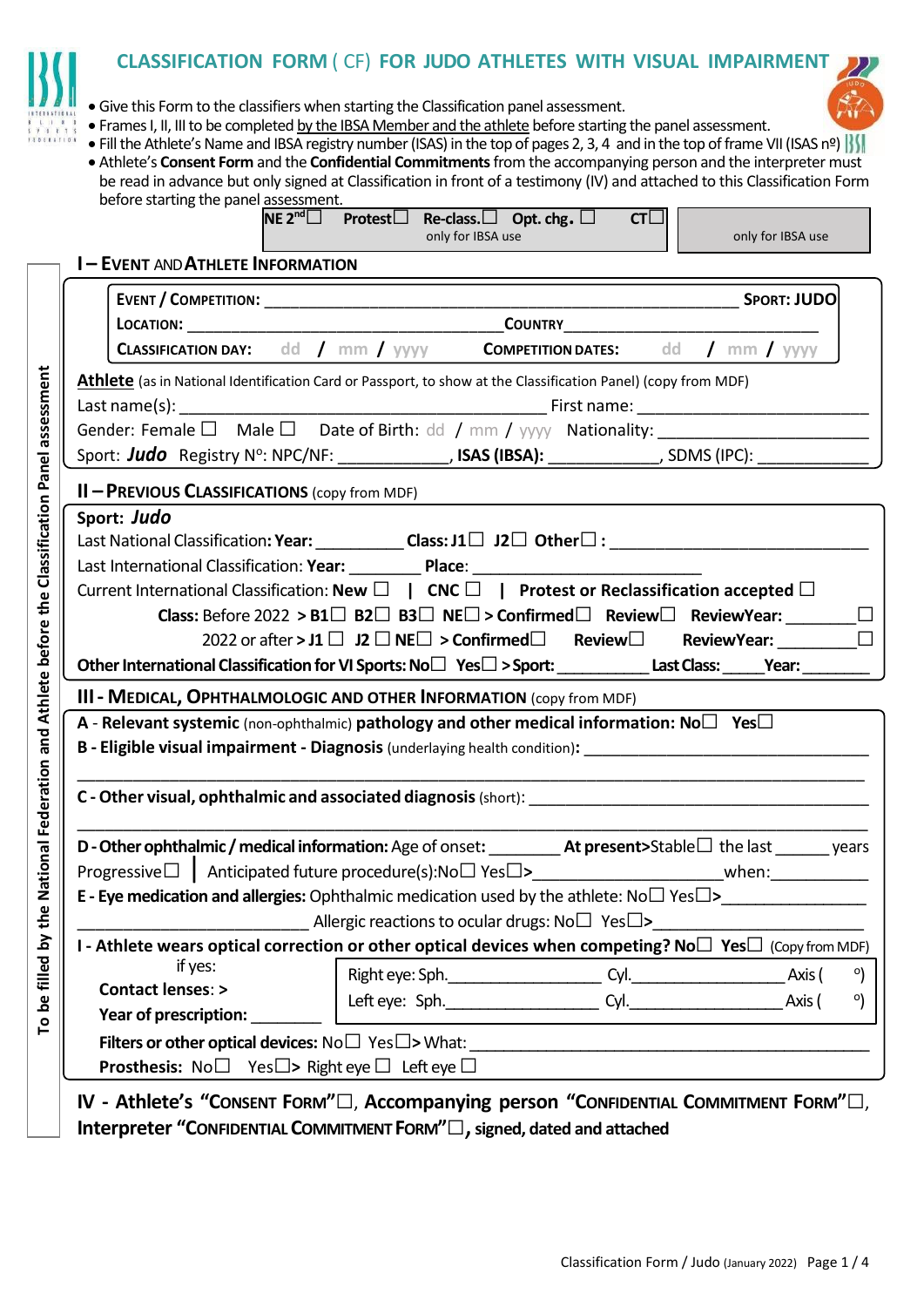| V-CLASSIFICATION                                                                                                                                                                                |                                                                                          |                                                                                                         |                                                                                             |
|-------------------------------------------------------------------------------------------------------------------------------------------------------------------------------------------------|------------------------------------------------------------------------------------------|---------------------------------------------------------------------------------------------------------|---------------------------------------------------------------------------------------------|
| Autorefractor No□ Yes□                                                                                                                                                                          |                                                                                          |                                                                                                         | $\circ$<br>Axis (                                                                           |
| Not Possible $\Box$ attached $\Box$ or >                                                                                                                                                        |                                                                                          | Left eye: Sph. Cyl.                                                                                     | $^{\circ}$<br>Axis (                                                                        |
|                                                                                                                                                                                                 |                                                                                          |                                                                                                         | $\circ$                                                                                     |
| Glasses $\square$ or Contact lenses $\square$ .                                                                                                                                                 |                                                                                          |                                                                                                         | Axis (<br>$^{\circ}$                                                                        |
| when testing the VA                                                                                                                                                                             |                                                                                          |                                                                                                         |                                                                                             |
| <b>VISUAL ACUITY</b>                                                                                                                                                                            |                                                                                          | <b>VA ASSESSMENTS</b>                                                                                   |                                                                                             |
| <b>FINAL</b><br><b>BINOCULAR MONOCULAR</b>                                                                                                                                                      |                                                                                          | <b>BINOCULAR</b>                                                                                        | <b>STE</b><br><b>RE</b><br>LE.                                                              |
| Monocular only if<br>better                                                                                                                                                                     | $RE\square$ LE $\square$                                                                 |                                                                                                         | 25                                                                                          |
| <b>Without</b>                                                                                                                                                                                  |                                                                                          |                                                                                                         | 40                                                                                          |
| correction                                                                                                                                                                                      |                                                                                          |                                                                                                         | 63                                                                                          |
| <b>Own Correction</b>                                                                                                                                                                           |                                                                                          |                                                                                                         | 100                                                                                         |
| Glasses $\square$ or <b>c</b> . <b>L</b> $\square$                                                                                                                                              |                                                                                          |                                                                                                         |                                                                                             |
| Autorefractor/                                                                                                                                                                                  |                                                                                          |                                                                                                         |                                                                                             |
| <b>Trial Correction</b>                                                                                                                                                                         |                                                                                          |                                                                                                         |                                                                                             |
|                                                                                                                                                                                                 |                                                                                          |                                                                                                         |                                                                                             |
|                                                                                                                                                                                                 | Æ                                                                                        | <b>Required for next Classification:</b> Right eye $\square$ Left eye $\square$<br><b>Visual Fields</b> |                                                                                             |
|                                                                                                                                                                                                 |                                                                                          | Medical report only                                                                                     | <b>ERG</b>                                                                                  |
|                                                                                                                                                                                                 |                                                                                          | Anterior segment colour photo                                                                           | <b>Multifocal ERG</b>                                                                       |
|                                                                                                                                                                                                 |                                                                                          | Fundus colour photo                                                                                     | Pattern ERG                                                                                 |
|                                                                                                                                                                                                 |                                                                                          | Retinal fluoresceine angiography<br>Ocular echography                                                   | Full field ERG<br><b>VEP</b>                                                                |
|                                                                                                                                                                                                 |                                                                                          | OCT                                                                                                     | Pattern VEP                                                                                 |
| <b>Comments: Comments: Comments: Comments:</b><br><b>COMMENTS ABOUT ASSESSMENT AND PATHOLOGY: Cooperation</b> Good $\Box$ Poor $\Box$ ><br>DOCUMENTS: Attached here: No $\square$ Yes $\square$ |                                                                                          | Macular OCT                                                                                             |                                                                                             |
| <b>VI - FINAL CLASSIFICATION DECISION</b><br>CLASS: $J1$<br>$J2\square$<br><b>STATUS: Confirmed</b> □<br>Required next Classification: $No\square$<br><b>CLASSIFIERS:</b>                       | $NE \Box$ > 1 <sup>st</sup> $\Box/2^{nd} \Box$ panel<br><b>Review</b> $\Box$ (next time) | $CNC\square$<br><b>Yes</b> $\Box$ see table above                                                       | After Protest $\Box$<br>$CT\square$<br><b>Classification date:</b> dd $\int$ mm $\int$ yyyy |
| Name (stamp)                                                                                                                                                                                    |                                                                                          | Signature                                                                                               | Pattern VEP with objective VA                                                               |
| Name (stamp)                                                                                                                                                                                    |                                                                                          | Signature                                                                                               |                                                                                             |

To be filled by International Classifiers at the VI Classification **To be filled by International Classifiers at the VI Classification**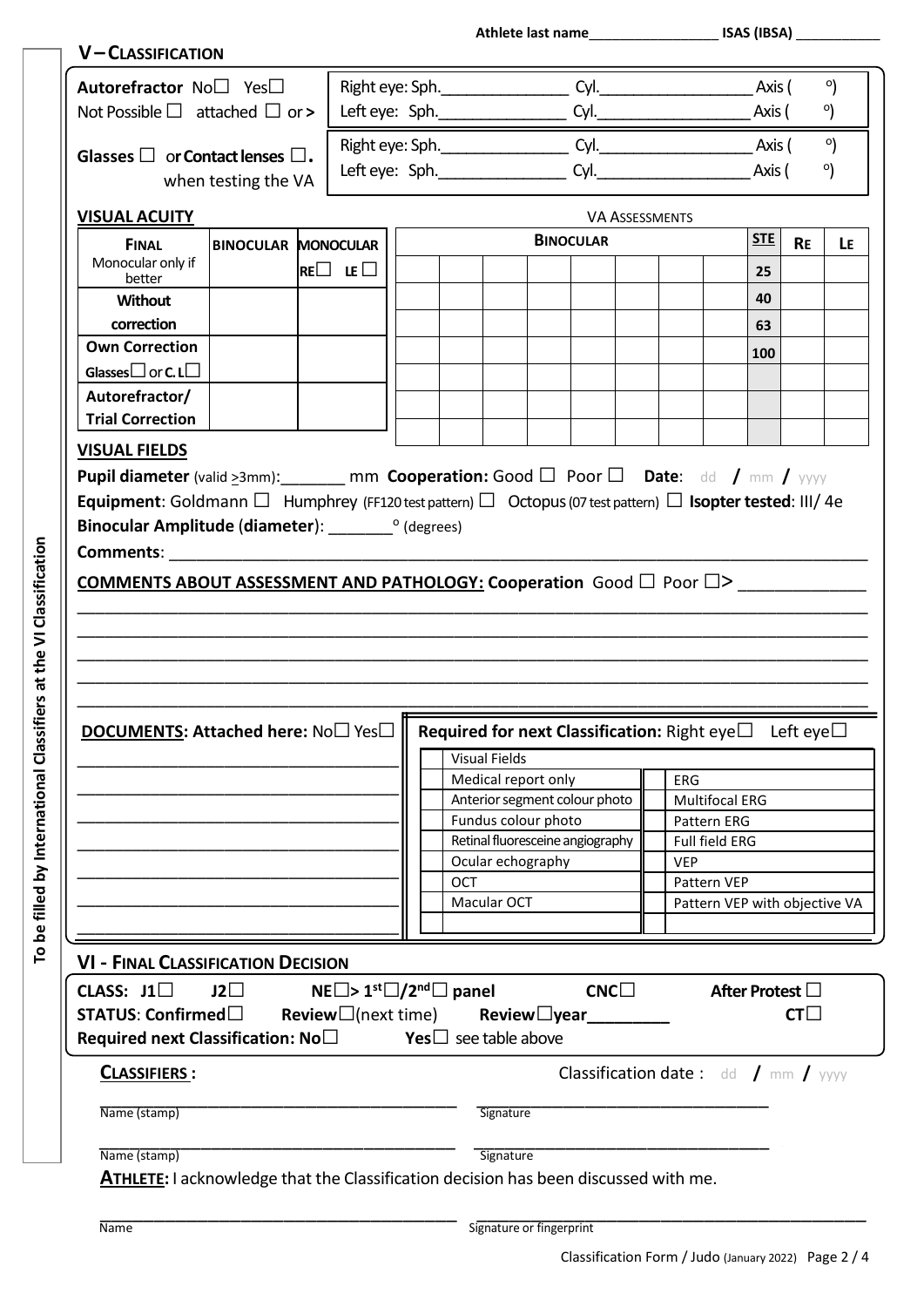Athlete last name **ISAS** (IBSA)

## **ATHLETE CONSENT FORM FOR EVALUATION ON VI CLASSIFICATION AND FOR DATA STORAGE AND PROTECTION - SPORT: JUDO**

1-I agree to undergo the Athlete Evaluation process detailed in IBSA documents and administered by the appointed ClassificationPanels and teams. 2- I confirm, under my knowledge, that I amhealthy enough to compete in the above-mentioned sport.

3- I understand that Athlete Evaluation requires me to give my best effort and cooperation. The failure to do so may result in me being suspended from Classification. Any Intentional Misrepresentation of my skills, abilities and/ or the degree of my Impairment during the Athlete Evaluation process may result in me facing disciplinary action with eventual disqualification from competitions and other penalties as set out in IBSA and Sport Rules and Regulations.

4- I understand that a full Classification process is not restricted to the assessment by the Classification Panels and also I understand that discrepancies between the performances I demonstrate during the Athlete Evaluation process and that which Ireveal during the competitions can also lead to an investigation process leading to a new classification and/or my disqualification and other penalties

5. I understand that I have to comply with the requests made by the Athlete Evaluation process including, but not restricted to the assessment by the Classification Panel. It also includes me to provide sufficient documentation to allow the Classification Process to determine whether I comply with the eligibility requirements. I understand that if I fail to comply with any of such requests the Athlete Evaluation may be suspended without a Sport Class being allocated to me.

6- If I do not agree with the results of the Classification Panel, I agree to abide by the protest and appeals process as defined in the IBSA and Sport Classification Rules and Regulations.

7- I agree to be accompanied, during the assessment by the Classification Panels, by one person designated by the National Federation who signs a Confidential Commitment. As well, when needed, by a designated English interpreter to help me on the Classification assessment who also signs the Confidential Commitment.

8–I agree to be photographed and/or audio or visual recorded by IBSA staff and officials, including classifiers, as part of the Athlete Evaluation process and it may includemy activity on and off the play field, during the classification panel assessment, the trainings and competitions.

9- As per the previous agreement I signed in the "IBSA Athlete Eligibility Agreement" document and under the current and updated rules and laws applicable to personal data and medical protection, I agree and consent IBSA and the designated Sport under IBSA supervision, to collating, processing and retaining my personal data in any format, and it includes, but is not limited to my full name, gender, birth date, country, Sport, Sport Class and Sport Class Status, medical documents and information collected for the classification process. Unless it is anonymized and/or there is a legal purpose for disclosing and retaining it, the abovementioned information of my personal data will not be used in any other way to which I provided the express consent.

10 - I hereby release IBSA and its respective members and staff, including the appointed classifiers connected to my process of Athlete Evaluation, from any liability (to the extent permitted by law) for any loss, injury or damage suffered by me in relation to the collection storage and use of my Personal Data by the IBSA and/or my participation in Athlete Evaluation.

11 - I understand that at any time, I have a right to access, correct restrict or erase my Personal Data that IBSA holds about me. I also understand that my eligibility to participate in the sport competitions is contingent on those provisions and withdrawn it at any time can result in me being ineligible to participate in the above designated sport competitions.

## 12 **- I have read and agree to comply with this ATHLETE CONSENT FORM FOR EVALUATION ON VI CLASSIFICATION AND FOR DATA STORAGE AND PROTECTION. The information set out in this document is correct.**

☐-I wish to assist IBSA in developing the Classification system and therefore allow my data collected to be used for research and educational purposes by IBSA in perpetuity, provided such Personal Data is anonymized prior to any disclose or publication.

**THE ATHLETE**:

| Name (capital letters)<br><b>Parent / Guardian</b> (mandatory if the Athlete is under eighteen (18) years of age) |                                                      | Signature or finger print                                          |            | Date (dd/ mm/ yyyy)                                   |
|-------------------------------------------------------------------------------------------------------------------|------------------------------------------------------|--------------------------------------------------------------------|------------|-------------------------------------------------------|
|                                                                                                                   |                                                      |                                                                    |            |                                                       |
| Name (capital letters)                                                                                            |                                                      | Signature                                                          |            | Date (dd/ mm/ yyyy)                                   |
|                                                                                                                   |                                                      | Classification Form - Consent Form / Judo (January 2022) Page 3 /4 |            | (continue next page)                                  |
|                                                                                                                   |                                                      |                                                                    |            |                                                       |
| VII - FINAL CLASSIFICATION DECISION (Athlete ISAS ______________________________                                  |                                                      |                                                                    |            | ) Date: : dd / mm / $yyyy$                            |
| CLASS: $J1 \Box$ $J2 \Box$                                                                                        | $NE \Box$ > 1 <sup>st</sup> $\Box/2^{nd} \Box$ panel | CNC                                                                |            |                                                       |
| $\mathsf{STATUS:}$ Confirmed $\Box$ Review $\Box$ (next time) Review $\Box$ year Review $\Box$                    |                                                      |                                                                    |            | CTL I                                                 |
|                                                                                                                   |                                                      | <b>Visual Fields</b>                                               |            |                                                       |
| Required next Classification: $No\square$                                                                         | Yes□>                                                | Medical report only                                                | <b>ERG</b> |                                                       |
|                                                                                                                   |                                                      | Anterior segment colour photo                                      |            | <b>Multifocal ERG</b>                                 |
|                                                                                                                   |                                                      | Fundus colour photo                                                |            | Pattern ERG                                           |
|                                                                                                                   |                                                      | Retinal fluoresceine angiography                                   |            | Full field ERG                                        |
|                                                                                                                   |                                                      | Ocular echography                                                  | <b>VEP</b> |                                                       |
|                                                                                                                   |                                                      | OCT                                                                |            | Pattern VEP                                           |
|                                                                                                                   |                                                      | Macular OCT                                                        |            | Pattern VEP with objective VA                         |
| <b>CLASSIFIERS:</b>                                                                                               |                                                      |                                                                    |            | <b>Classification date:</b> dd $\int$ mm $\int$ yyyyy |
| Name (stamp)                                                                                                      |                                                      | Signature                                                          |            |                                                       |
| Name (stamp)                                                                                                      |                                                      |                                                                    |            |                                                       |